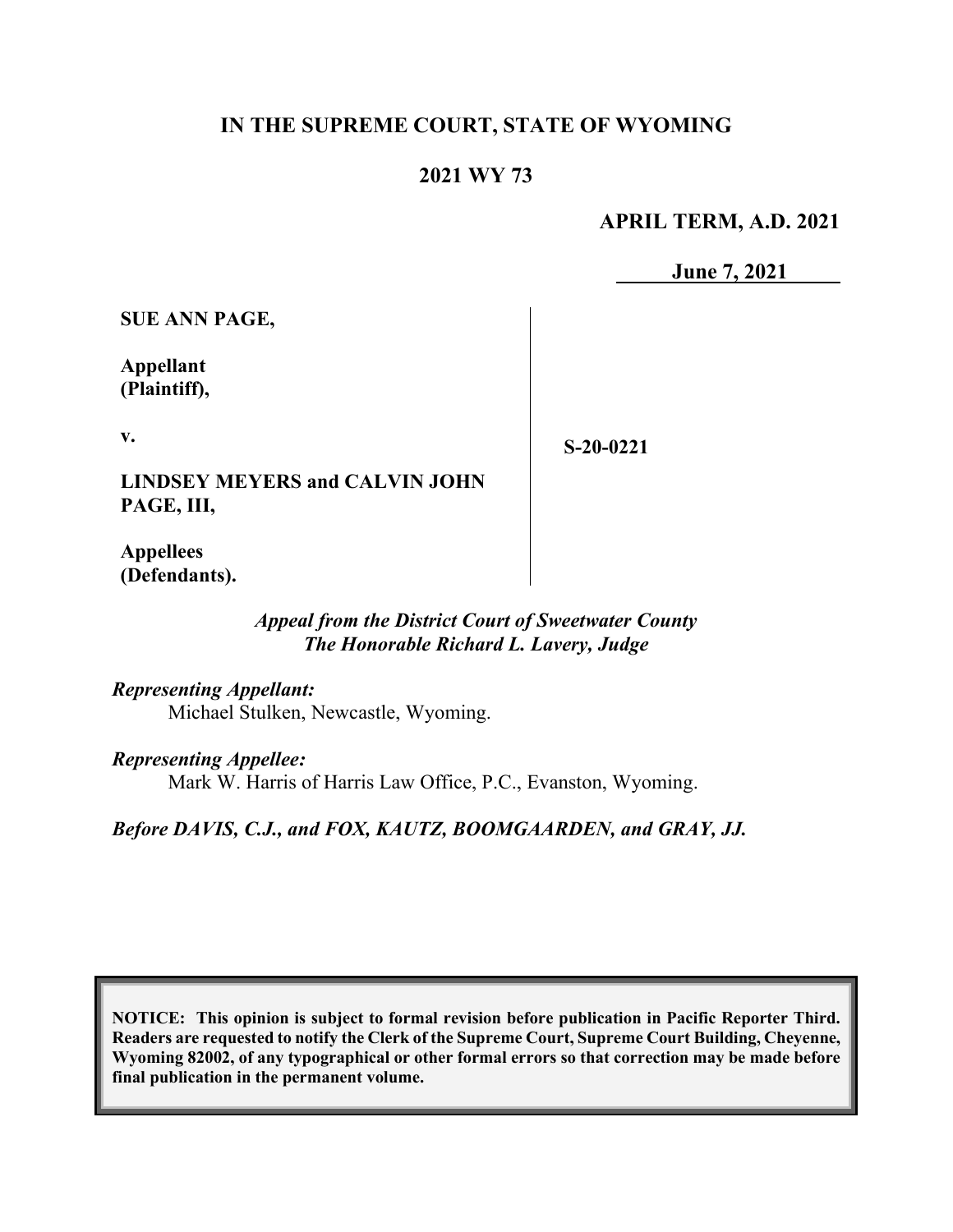### **BOOMGAARDEN, Justice.**

[¶1] Sue Ann Page sued her adult stepchildren Calvin John Page III (Calvin) and Lindsey Meyers (Lindsey) for negligent misrepresentation and intentional interference with a contract, claiming they caused their father—her late husband, Calvin John Page II—to remove her as the primary beneficiary of his insurance plan. The district court granted summary judgment to Calvin and Lindsey on both claims. Ms. Page appeals. We affirm.

### *ISSUE*

[¶2] The dispositive issue is:

Were Calvin and Lindsey entitled to summary judgment on Ms. Page's claims for negligent misrepresentation and intentional interference with a contract?

### *FACTS*

[¶3] Ms. Page is the surviving spouse of Mr. Page, who died intestate in September 2015. Calvin and Lindsey are Mr. Page's children from a previous marriage. Mr. Page worked for Tata Chemicals North America, Inc. (Tata), and entered into a contract for a life insurance plan through Tata several decades before his death. At one point, Ms. Page was the sole beneficiary of that insurance plan. When Ms. Page asked Tata about the life insurance following Mr. Page's death, Tata informed her she was no longer the sole beneficiary—Mr. Page had changed his designations in December 2011, naming Lindsey the primary beneficiary and Ms. Page and Calvin as secondary beneficiaries. Lindsey received a payout of \$157,000. Ms. Page brought this action against Lindsey and Calvin in September 2018.

[¶4] According to Ms. Page's complaint, Mr. Page was suffering severely from the side effects of hepatitis C in 2011, and he was "completely disoriented." Her complaint alleged that Calvin and Lindsey took advantage of Mr. Page's disorientation:

> 22. When Mr. Page was disoriented from the diagnosis of Hepatitis C in December of 2011, to the point that Mr. Page was not competent to make any decision with regard to the same, Mr. Page changed his beneficiary designations pursuant to the life insurance contract.

> 23. [Calvin and Lindsey] caused Mr. Page to change the beneficiary designation pursuant to the life insurance contract.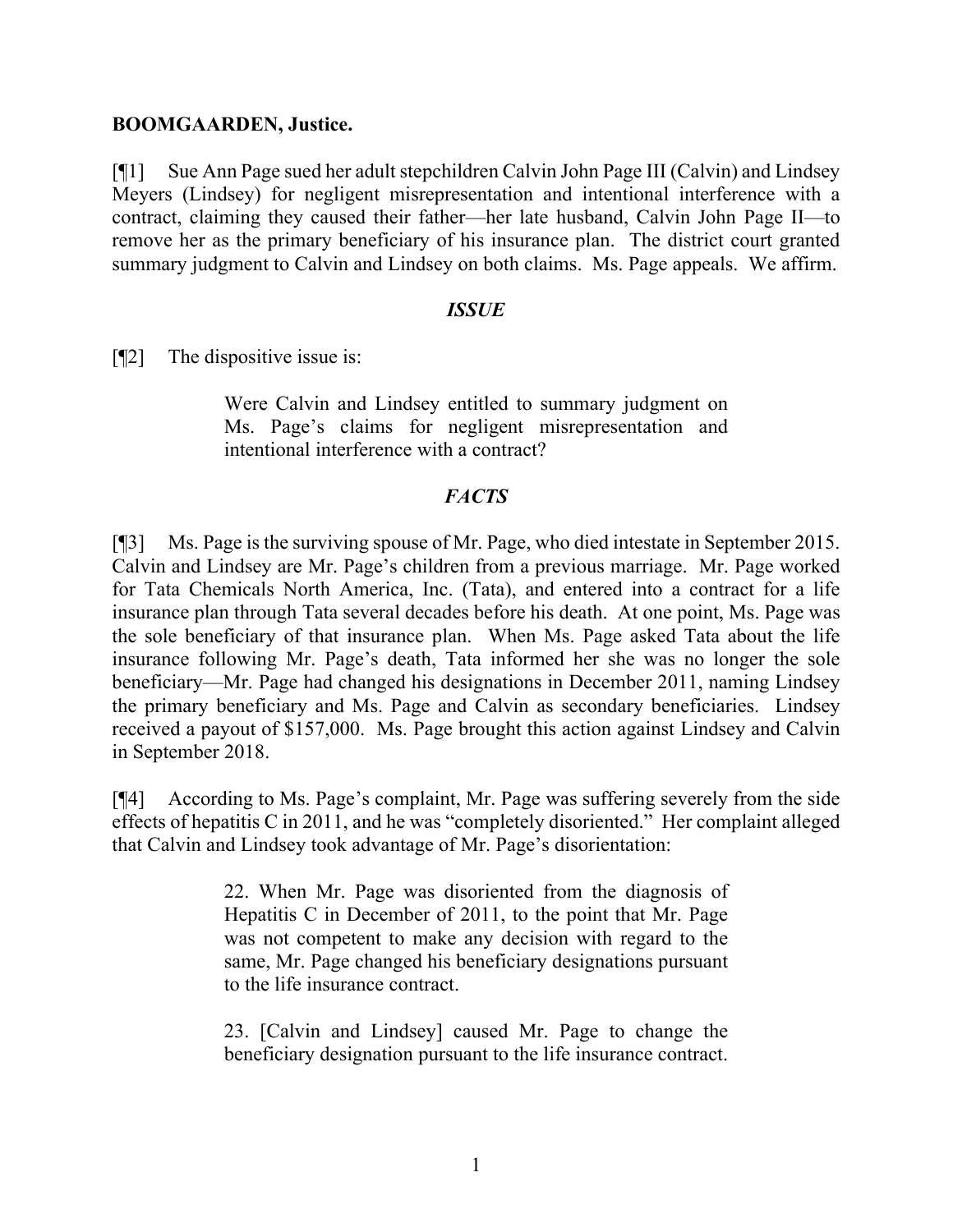24. Upon the urging and direction of [Calvin and Lindsey], Mr. Page changed his beneficiary designation pursuant to the life insurance contract to [Lindsey and Calvin].

25. [Calvin and Lindsey] knew of Mr. Page['s] disorientation, and took advantage of the same by changing the beneficiary designations of the referenced life insurance contract. Also, upon information and belief, [Calvin and Lindsey] indicated that Mr. Page was competent to change his life insurance contract beneficiary designation.

[¶5] Ms. Page brought claims against Calvin and Lindsey for negligent misrepresentation and intentional interference with a contract.<sup>[1](#page-2-0)</sup> In her claim for negligent misrepresentation she alleged: Calvin and Lindsey supplied false information regarding Mr. Page's competency and "capacity to change his beneficiary"; reliance was had on this false information; and Ms. Page suffered pecuniary loss in the amount of \$157,000 as a result. In her claim for intentional interference with a contract she asserted: her primary beneficiary status was "[a] valid contractual relationship or business expectancy"; Calvin and Lindsey knew of this contract or expectancy; and they intentionally interfered with and caused termination of it. Calvin and Lindsey answered the complaint, and the parties engaged in discovery.<sup>[2](#page-2-1)</sup>

[¶6] In their summary judgment motion and supporting memorandum, Calvin and Lindsey argued the parties' discovery showed there was a lack of evidence to satisfy one or more of the essential elements of each of Ms. Page's claims. Specifically, they argued Ms. Page could not establish: Calvin and Lindsey provided false information regarding Mr. Page's competency or capacity to change his beneficiary designation; there was a valid contract or expectancy between Ms. Page and Mr. Page; or, if there was a valid contract, Calvin or Lindsey knew about and interfered with it.

[¶7] The district court determined Calvin and Lindsey met their summary judgment burden. And, after examining the record from the vantage point most favorable to Ms. Page, the court concluded she failed to present evidence to establish any genuine dispute of material fact on these elements for trial. The court therefore awarded summary judgment to Calvin and Lindsey. Ms. Page appealed.

<span id="page-2-0"></span><sup>&</sup>lt;sup>1</sup> Ms. Page also brought a negligence claim against Tata for allowing Mr. Page to change his beneficiary designation. Tata answered the complaint and participated in discovery. The district court then granted a stipulated motion to dismiss the claim against Tata with prejudice.

<span id="page-2-1"></span><sup>&</sup>lt;sup>2</sup> As part of discovery, Ms. Page, Calvin, and Lindsey all gave depositions. Ms. Page and her daughter provided sworn affidavits. Other discovery materials included: documents regarding the payment to Lindsey; the December 2011 beneficiary designation form; several of Mr. Page's designation change forms dating back to 1981; and some of Mr. Page's medical records. Though not part of the record on appeal, the record makes clear that Tata also produced numerous documents as part of discovery.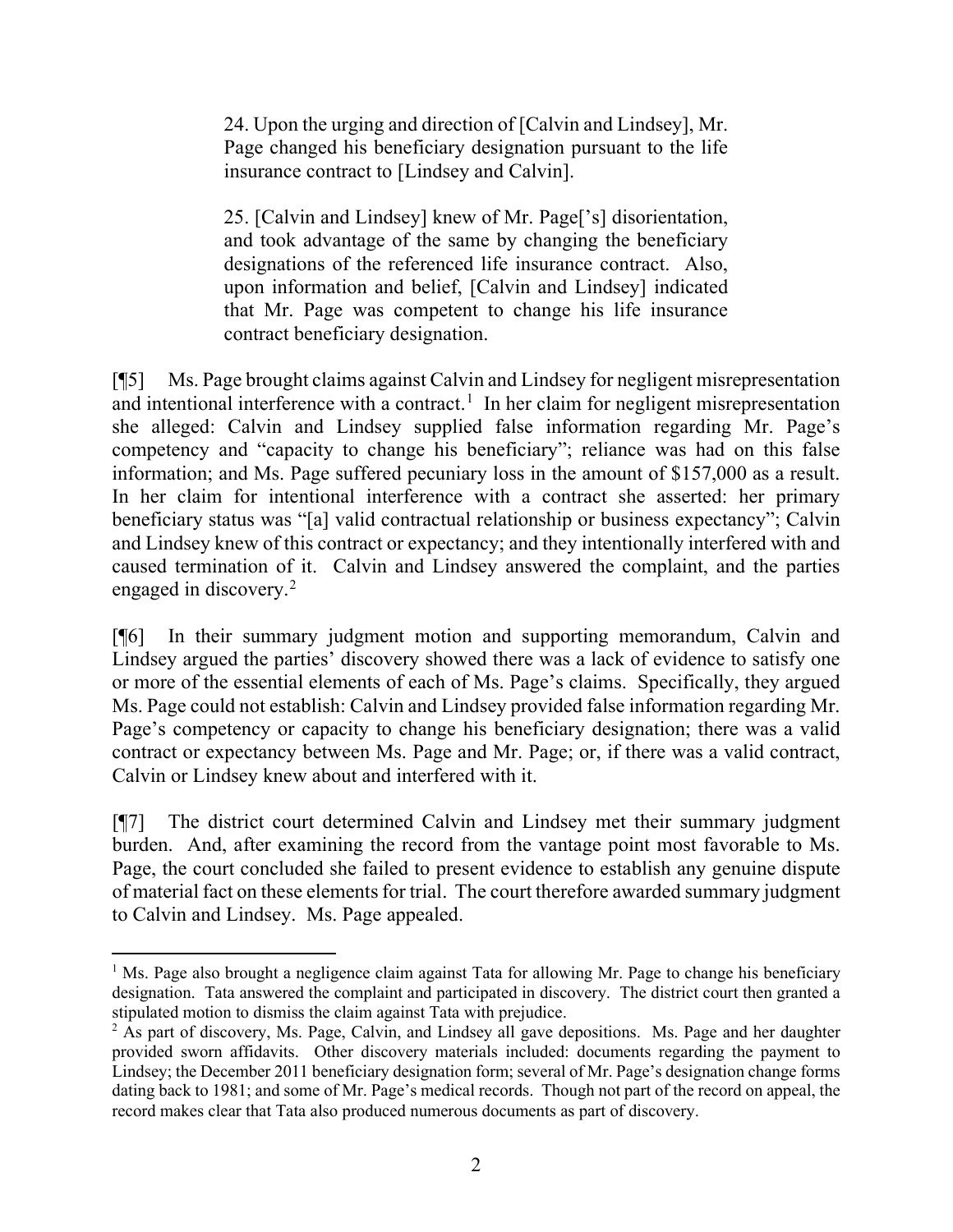[¶8] We include additional facts below as necessary to our discussion.

# *STANDARD OF REVIEW*

[¶9] Our standard of review on summary judgment is well established. We review the district court's order granting summary judgment de novo and can affirm on any legal grounds provided in the record. *Burns v. Sam*, 2021 WY 10, ¶ 7, 479 P.3d 741, 743 (Wyo. 2021) (citing *Warwick v. Accessible Space, Inc.*, 2019 WY 89, ¶ 9, 448 P.3d 206, 210 (Wyo. 2019)).

> [W]e review a summary judgment in the same light as the district court, using the same materials and following the same standards. We examine the record from the vantage point most favorable to the party opposing the motion, and we give that party the benefit of all favorable inferences that may fairly be drawn from the record. A material fact is one which, if proved, would have the effect of establishing or refuting an essential element of the cause of action or defense asserted by the parties.

*Id.* ¶ 7, 479 P.3d at 744 (quoting *Warwick*, ¶ 9, 448 P.3d at 210–11).

# *DISCUSSION*

### *I. Negligent Misrepresentation*

[¶10] As the moving parties, Calvin and Lindsey must establish a prima facie case for summary judgment. *Id.* (citing *Warwick*, ¶ 10, 448 P.3d at 211). Because they do not bear the ultimate burden of persuasion, they can establish their prima facie case "by showing a lack of evidence" on essential elements of Ms. Page's claims. *Id.* (quoting *Warwick*, ¶ 10, 448 P.3d at 211); *see, e.g.*, *Rammell v. Mountainaire Animal Clinic, P.C.*, 2019 WY 53, ¶¶ 27–28, 442 P.3d 41, 49 (Wyo. 2019) (defendant presented evidence showing plaintiff could not establish the elements of tortious interference with a contract); *Mantle v. N. Star Energy & Constr. LLC*, 2019 WY 29, ¶ 116, 437 P.3d 758, 796 (Wyo. 2019) (defendant presented evidence showing plaintiff could not establish transfers were fraudulent).

[¶11] If Calvin and Lindsey make their prima facie case, the burden shifts to Ms. Page to show evidence exists to satisfy each essential element at issue, and thereby establish a genuine dispute of material fact for trial. *See Burns*, ¶ 7, 479 P.3d at 744 (citing *Warwick*, ¶ 11, 448 P.3d at 211). As the party opposing the summary judgment motion, Ms. Page's evidence "must be competent and admissible, lest the rule permitting summary judgments be entirely eviscerated by plaintiffs proceeding to trial on the basis of mere conjecture or wishful speculation." *Hatton v. Energy Elec. Co.*, 2006 WY 151, ¶ 9, 148 P.3d 8, 13 (Wyo.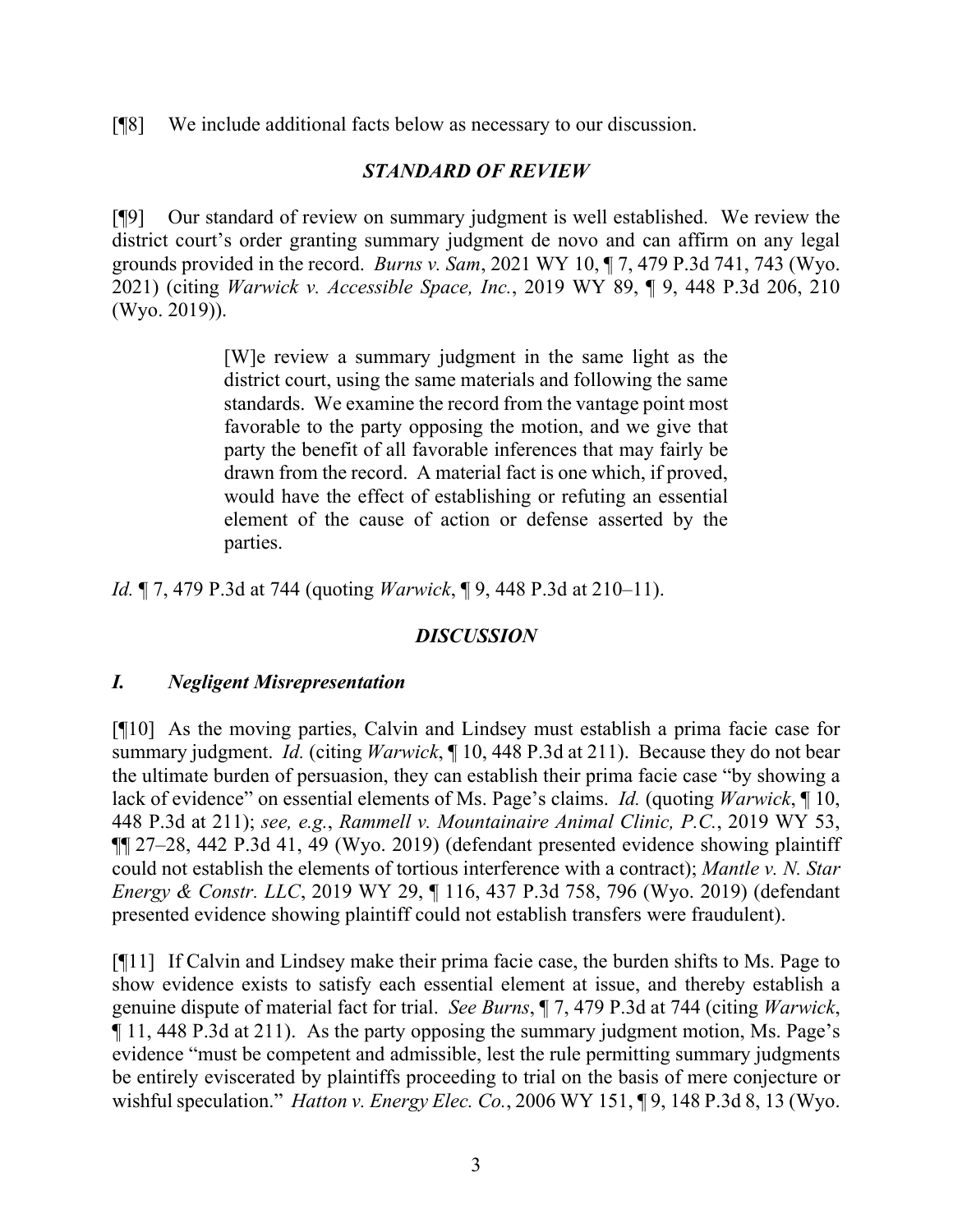2006) (quoting *Cook v. Shoshone First Bank*, 2006 WY 13, ¶ 12, 126 P.3d 886, 890 (Wyo. 2006)). "Speculation, conjecture, the suggestion of a possibility, guesses, or even probability, are insufficient to establish an issue of material fact" on any essential element. *Id.* (quoting *Cook*, ¶ 12, 126 P.3d at 890).

[¶12] The elements of negligent misrepresentation are:

One who, in the course of his business, profession or employment, or in any other transaction in which he has a pecuniary interest, [1] supplies false information for the guidance of others in their business transactions, is subject to liability for [2] pecuniary loss caused to them by [3] their justifiable reliance upon the information, if he fails to exercise reasonable care or competence in obtaining or communicating the information.

*Action Snowmobile & RV, Inc. v. Most Wanted Performance, LLC*, 2018 WY 89, ¶ 9, 423 P.3d 317, 321 (Wyo. 2018) (citing *Birt v. Wells Fargo Home Mortg., Inc.*, 2003 WY 102, ¶ 42, 75 P.3d 640, 656 (Wyo. 2003)). Ms. Page must establish a disputed issue of material fact on each element for which Calvin and Lindsey have made a prima facie showing, *see Burns*, ¶ 7, 479 P.3d at 744 (citing *Warwick*, ¶ 11, 448 P.3d at 211); her failure to do so on any one is a sufficient basis to affirm summary judgment in favor of Calvin and Lindsey.

[¶13] In her complaint, Ms. Page alleged:

35. When [Calvin and Lindsey] caused Mr. Page to change his life insurance contract beneficiary designation, they supplied false information, to wit: That Mr. Page was competent and had the capacity to change his beneficiary designation.

36. Reliance was had as to these representations and [Calvin and Lindsey] presented this information for the guidance of others.

37. [Calvin and Lindsey] failed to exercise reasonable care in relating the information.

38. [Ms. Page] has had pecuniary loss as a result of the justifiable reliance thereon in the amount of \$157,000.

Notably, the complaint nowhere identified to whom Calvin and Lindsey supplied the "false information" or who then relied on that information.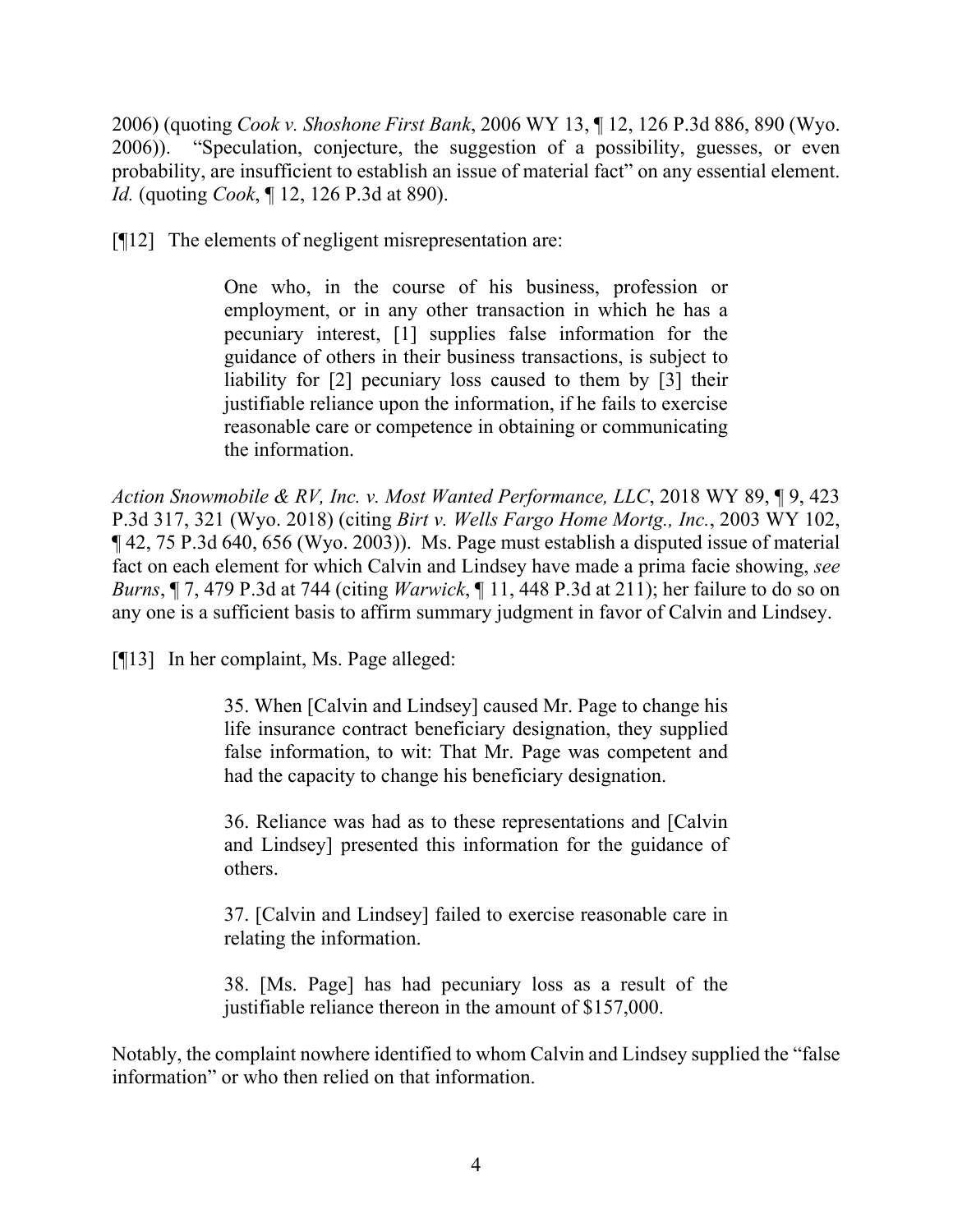[¶14] Calvin and Lindsey moved for summary judgment arguing there was a lack of evidence to show they provided false information to Tata, the insurer, or anyone else regarding Mr. Page's competency. Thus, they contended Ms. Page could not satisfy that essential element of her negligent misrepresentation claim. They asserted that nothing in "the several hundred or thousands of pages of documents produced in discovery" showed they ever supplied information to Tata or the insurer regarding their father's competency. They further showed that evidence to support Ms. Page's "false information" allegation could not be found in any of the parties' three depositions. To the contrary, Lindsey testified her only contact with Tata was after Mr. Page's death; Calvin testified he never had any contact with Tata; and, Ms. Page testified she did not know whether any one was present when Mr. Page made the beneficiary change—she only assumed Lindsey or Calvin was there—and no one told her that Calvin or Lindsey provided false information regarding Mr. Page's competency.

[¶15] Ms. Page mischaracterizes Calvin and Lindsey's reliance on the absence of evidence as reliance on "inadmissible evidence." Her argument seems to derive from the district court's comment that Calvin and Lindsey did "not submit admissible evidence on this point[.]" The record makes clear, however, that the court was not implying it was relying on inadmissible evidence. Rather, the court understood that Calvin and Lindsey were relying on the absence of any evidence in the several "hundreds or thousands of pages of documents from Tata or the insurer" that suggested Calvin or Lindsey provided any information, let alone false information. On our review of the record, we must agree with the district court that Ms. Page did not dispute the absence of such evidence. Because Calvin and Lindsey were entitled to rely on the absence of evidence to refute Ms. Page's "false information" allegation, *see Burns*, ¶ 7, 479 P.3d at 744 (citation omitted), we conclude they made their prima facie case in support of summary judgment.

[¶16] Shifting the burden, the question becomes whether Ms. Page established there was a dispute of material fact concerning the "false information" element. *Id.* (citing *Warwick*, ¶ 11, 448 P.3d at 211). The record, viewed in Ms. Page's favor, contains no evidence to support her false information allegation. Rather than directly challenge Calvin and Lindsey's assertion that no evidence exists to support this element, Ms. Page responded to the summary judgment motion with evidence regarding Mr. Page's medical condition; the strained relationship between herself and Calvin and Lindsey; and Calvin and Lindsey's pecuniary interest in Mr. Page's life insurance. She also emphasized that she, Calvin, and Lindsey were the only people to drive Mr. Page around during this time, and claimed she did not drive Mr. Page to change his beneficiary designation so Calvin or Lindsey must have. At best, this evidence reflects Ms. Page's speculation. It does not establish an issue of material fact for summary judgment.

[¶17] Ms. Page nevertheless argues she set forth enough circumstantial evidence—the timing of the beneficiary change and Mr. Page's confusion, the strained relationships, and the fact that Calvin and Lindsey drove Mr. Page around—to defeat the summary judgment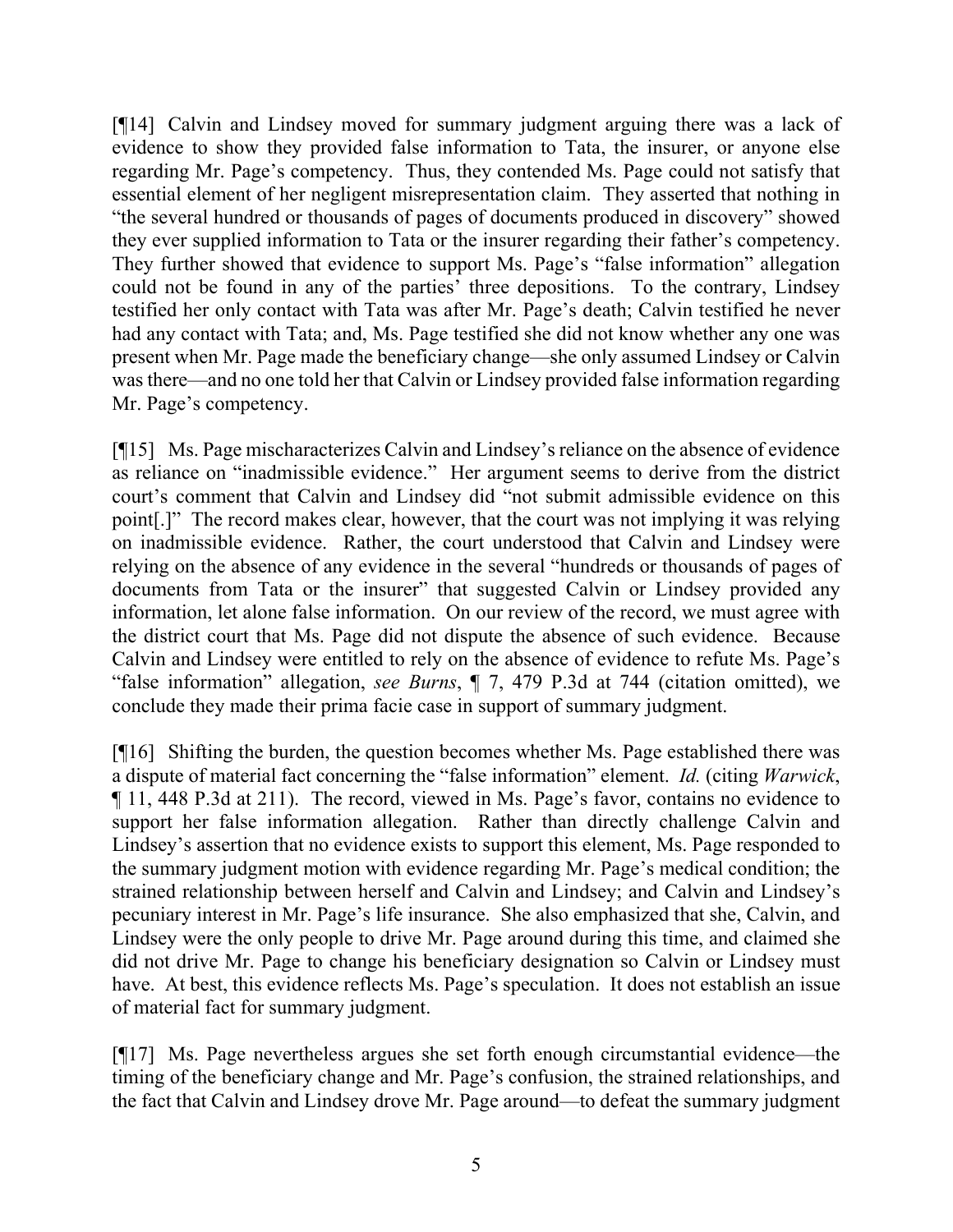motion if we give her the benefit of all reasonable inferences from that evidence. We reiterate, however, that the essential element in question is whether Calvin and Lindsey provided false information regarding Mr. Page's competency. Ms. Page provides nothing to dispute the lack of direct evidence on the false information element, and the evidence she puts forth does not support a reasonable inference that Calvin and Lindsey supplied false information.

[¶18] Ms. Page also challenges the district court's finding that her negligent misrepresentation claim was "internally inconsistent" because the law requires that the party who suffers the pecuniary loss be the same party who was provided, and justifiably relied on, the false information.<sup>[3](#page-6-0)</sup> She claims those parties need not be one in the same. The district court did not consider the noted inconsistency necessary to its summary judgment ruling, and neither do we. The dispositive issue is whether Ms. Page presented evidence sufficient to defeat Calvin and Lindsey's prima facie case. For the reasons explained above, she did not. Ms. Page's failure to establish a disputed issue of material fact concerning whether Calvin and Lindsey supplied false information is sufficient grounds for us to affirm summary judgment in favor of Calvin and Lindsey on Ms. Page's claim for negligent misrepresentation.

## *II. Intentional Interference with a Contract*

 $[9]$ 

The elements of a claim of intentional interference with a contract are: (1) the existence of a contract between the plaintiff and a third party; (2) the defendant's knowledge of the contract; (3) the defendant's intentional and improper interference with the contract which induced or caused a breach; and (4) resulting damages.

*Sunshine Custom Paints & Body, Inc. v. South Douglas Highway Water & Sewer Dist.*, 2007 WY 206, ¶ 21, 173 P.3d 398, 404 (Wyo. 2007) (citation omitted).

<span id="page-6-0"></span><sup>&</sup>lt;sup>3</sup> The district court explained:

But even if the Court assumes for the sake of argument that Defendants supplied false information to Tata or the insurer, this case does not claim that Defendants should be liable for pecuniary loss caused to *them* by *their* reliance on the information. Conversely, Plaintiff claims Defendants caused pecuniary loss to Plaintiff, but does not claim that Defendants supplied false information for Plaintiff's guidance in Plaintiff's business transactions. Stated differently, Plaintiff's claim for negligent misrepresentation in this case is internally inconsistent.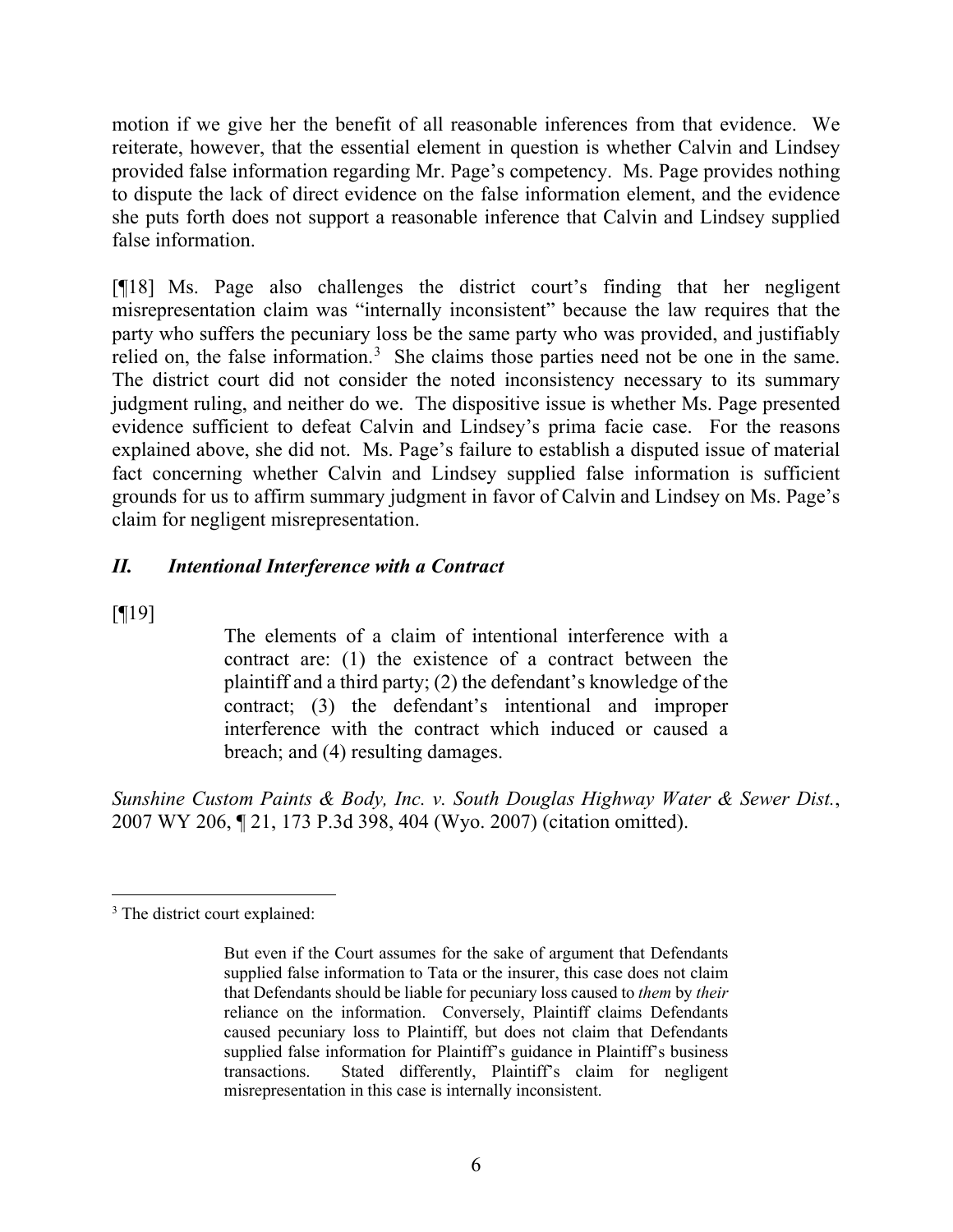[¶20] Ms. Page's complaint alleged:

40. A valid contractual relationship or business expectancy existed in this case, to wit: [Ms. Page] being designated as the sole beneficiary to the referenced life insurance.

41. [Calvin and Lindsey] knew of this contractual relationship or business expectancy.

42. [Calvin and Lindsey] intentionally interfered in the aforesaid business expectancy, causing the termination thereof.

43. [Ms. Page] has been damaged because of this interference or business or contractual relationship disruption in the amount of \$157,000.

[¶21] When Calvin and Lindsey moved for summary judgment, they argued they were entitled to relief as a matter of law because Ms. Page was not a party to the life insurance contract. Only in her summary judgment response did Ms. Page clarify she was not claiming intentional interference with the life insurance contract, but rather with the "contract" that arose when Mr. Page indicated to her that she and her daughter would "be taken care of upon [his] death." Her affidavit in opposition to summary judgment stated:

> During our marriage, Mr. Page indicated [] he would "take care" of my daughter and I. He specifically said that he would make sure that my daughter, Michaela, and I would be financial[ly] secure upon his death. This included that I would receive his life insurance proceeds. Mr. Page wanted to make sure of this especially since he had adopted Michaela.

In reply, Calvin and Lindsey objected to Ms. Page identifying "a new and completely different contract" after discovery had closed and they had moved for summary judgment. The district court considered Ms. Page's clarified claim, but concluded that, at most, she established the existence of a promise, not a contract, between her and Mr. Page.

[¶22] Ms. Page argues she did establish a genuine dispute of material fact as to whether an implied contract existed between her and Mr. Page. And she asserts the implied contract was formed when Mr. Page offered to name her his primary beneficiary and she accepted. As consideration for the agreement, she claims she took care of Mr. Page, drove him to doctor appointments, and allowed him to adopt her daughter.<sup>[4](#page-7-0)</sup>

<span id="page-7-0"></span><sup>4</sup> To establish an implied contract, a party must prove offer, acceptance, and consideration. *Rogers v. Wright*, 2016 WY 10, ¶ 45, 366 P.3d 1264, 1278 (Wyo. 2016).